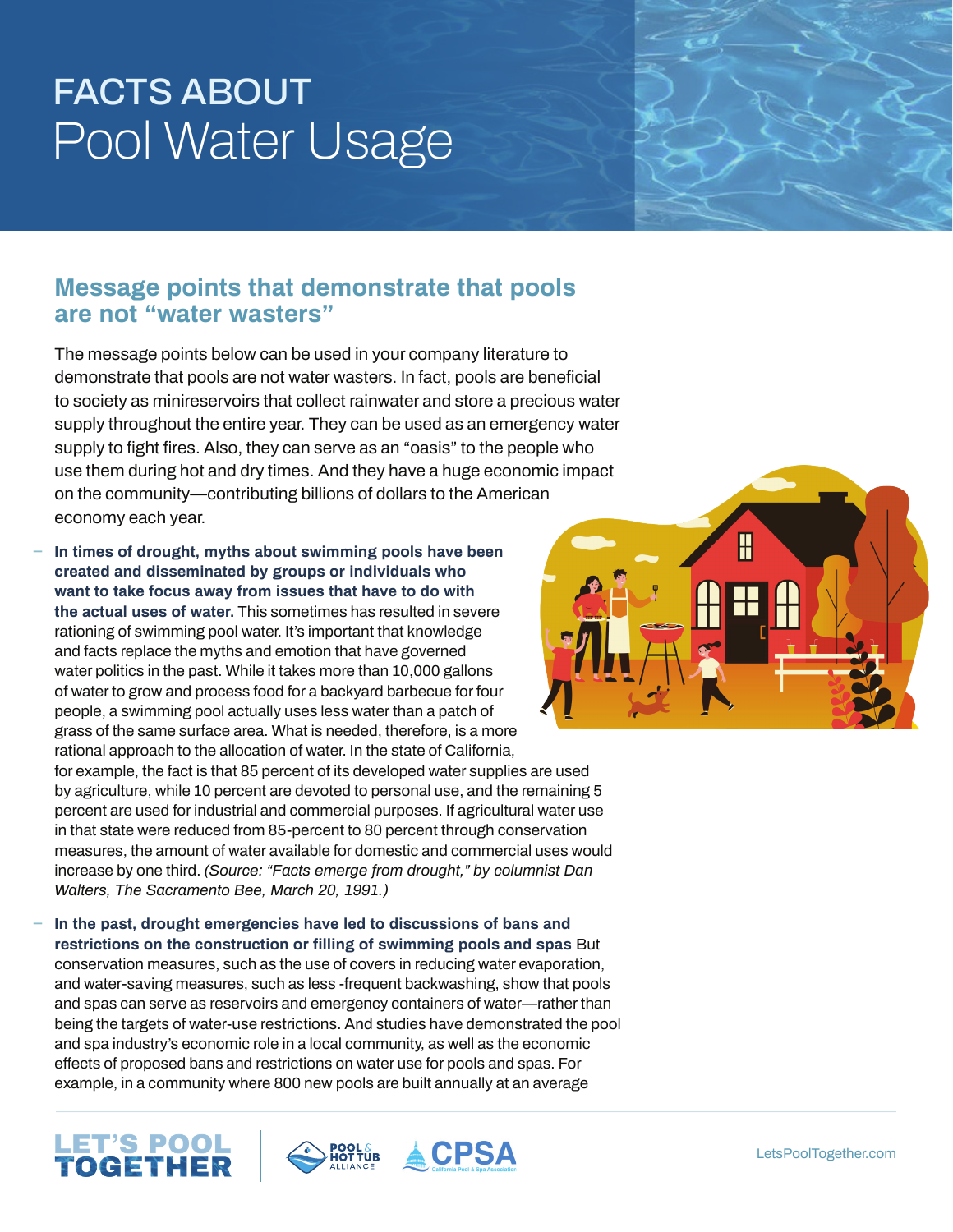cost of \$20,000 each, about 33 percent of that \$16 million (which comes to more than \$5 million) represents wages of approximately 400 workers that contribute to the local economy. In this same market, about 12 percent of the new pools will be serviced by pool technicians, leading to 96 service contracts. And the new pools will support 456 workers in distribution and retail operations for pool-related products. Obviously, restricting or banning pool construction or the filling of pools would affect the community at large. The taxes paid by these businesses and wage earners, as well as the amount of money they spend as consumers in the local economy, would certainly be affected by a water-use ban — or even the mere discussion of filling restrictions. If potential pool buyers wonder whether their pool can get filled, they might change their plans — and such changes will hurt the construction industry, thereby affecting the community. *(Source: "Strategies for the Water Wars," by Jim McCloskey, Pool & Spa News, May 8, 1989.)*

**ɴ Did you know that a swimming pool uses substantially less water than comparable landscaped and planted areas such as lawn?** That's the conclusion reached by an analysis of water use in swimming pools that was based on studies prepared by the City of Sacramento for use by the California SPEC (California Spa & Pool Industry Energy, Codes and Legislative Council). The study concluded that lawn irrigation use equals 49 inches per year and that swimming pool requirements are 39.6 inches per year, less walkway and decking areas equal to the actual pool area, which reduces total pool water use to 20 inches per year. *(Source: "Analysis of Water Use in Swimming Pools" by Gail Bash, General Manager, Arcade Water District, Sacramento, California. For a copy of the "Analysis Of Water Use in Swimming Pools" document, click HERE.)*

**ɴ Did you know that normal evaporation does not cause substantial water loss or necessitate constant refilling of a swimming pool?** While evaporation occurs in every body of water, the rate of evaporation is determined by a set of variable factors including: air temperature, level of humidity, water temperature and wind velocity. Most of the variables change as the seasons change or as the sun rises and sets. Therefore, higher rates of evaporation take place when the difference between air and water temperatures are greatest ... in the Spring or Fall, and/or at night. Industry experts have determined, after many years of servicing swimming pools, that water loss through evaporation over a 15-week swimming season "averages" 1/8 of an inch of water per day per pool. In an 18'X 36' pool this evaporation loss is 50.5 gallons per day or 5,302.5 gallons for the season (about the same amount of water that a family of four uses for brushing their teeth during the same period of time). The industry is taking steps to educate the pool-owning public to reduce evaporation loss





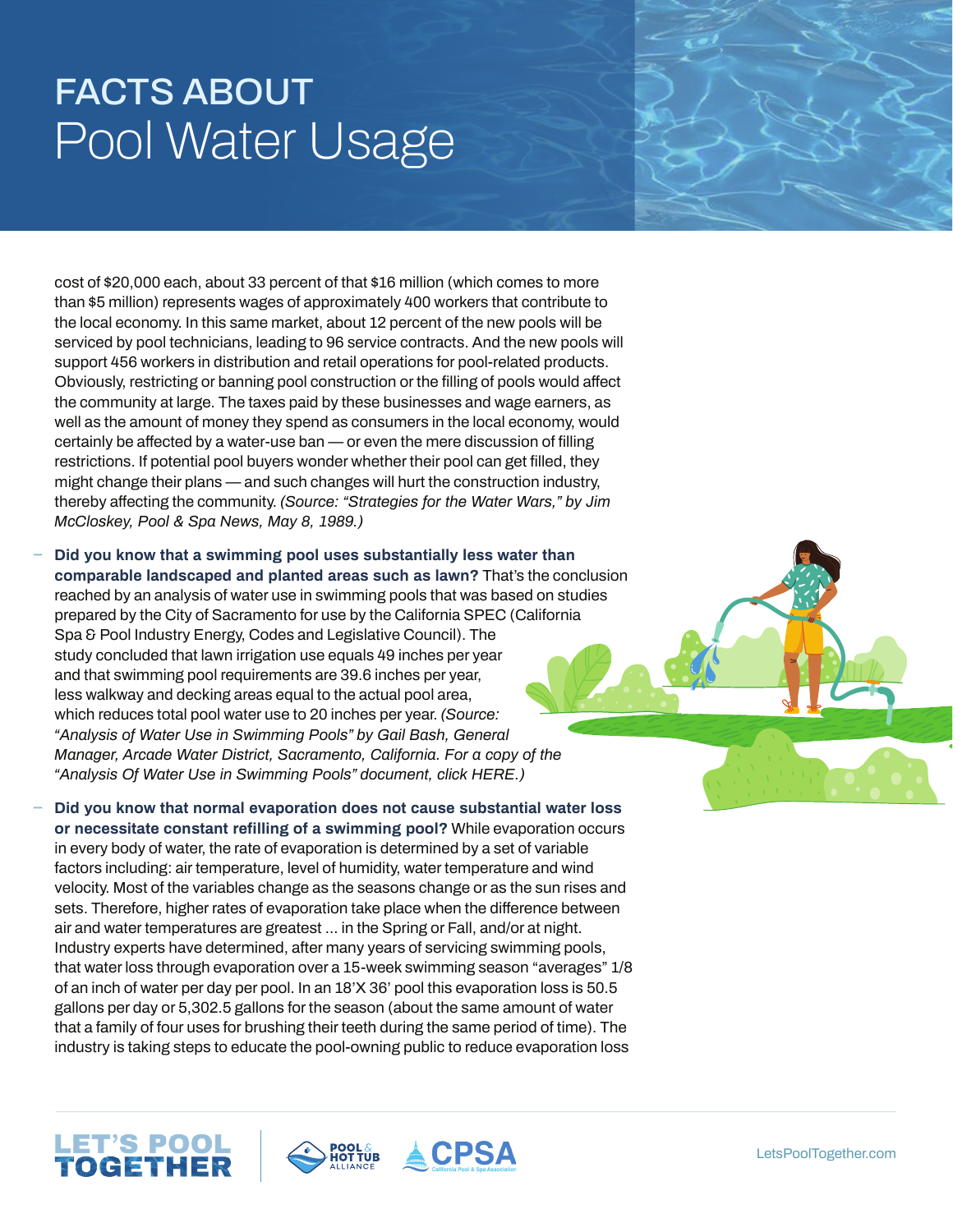through the use of solid pool covers, solar pool covers, or other devices when pools are not in use. This effort could reduce total evaporation rates by almost 50% since the pools would be covered at the times when the evaporation rate is the highest. *(Source: Northeast Spa & Pool Association - APSP Affiliate)*

- **ɴ Did you know that the use of water in swimming pools and spas is negligible compared to any water district's annual water consumption?** That's what research has shown, according to California SPEC (California Spa & Pool Industry Energy, Codes and Legislative Council). A SPEC research project in the Santa Clara Valley district showed that if 800 pools were built in a typical year and each were filled with 20,000 gallons of water, the 16 million gallons needed for initial filling of those pools would only comprise 4.5% of one day's average water use. This means that all the water needed to fill all the new pools in the area would equal just one hour of typical public water use for this water district. *(Source: "Strategies for the Water Wars," by Jim McCloskey, Pool & Spa News, May 8, 1989.)*
- **ɴ Did you know that swimming pools are not completely drained each year?** Swimming pools, both inground and aboveground, require water to maintain structural integrity. Therefore, a large quantity of water remains in each pool over the winter. Only a minimal amount of water is removed from each pool to expedite Winterization. Little or no water is removed from aboveground pools. The average amount of water drained from an inground pool for Winterization is 6 inches. Assuming the average size inground pool is 18' X 36', this means that a quantity of 2,400 gallons is drained. Of course, the quantity varies as the pool size varies. *(Source: Northeast Spa & Pool Association - APSP Affiliate)*
- **ɴ Did you know that the municipal water supply is not the only source that can be used to "top off' a residential pool** (raise the water level to a normal operating level)
	- Pools covered with mesh safety covers have accumulated enough water from rain, snow and ice to be opened without additional municipal water.
	- The water collected on top of solid pool covers can be filtered and placed in the pool.
	- Additionally, the home's downspouts can be extended to the edge of the pool to enable rainwater to augment water already in the pool.
	- Water can be brought by truck from other areas.
	- *(Source: Northeast Spa & Pool Association APSP Affiliate)*
- **ɴ Pools collect rain water and therefore can serve as mini-reservoirs.** *(Source: APSP)*